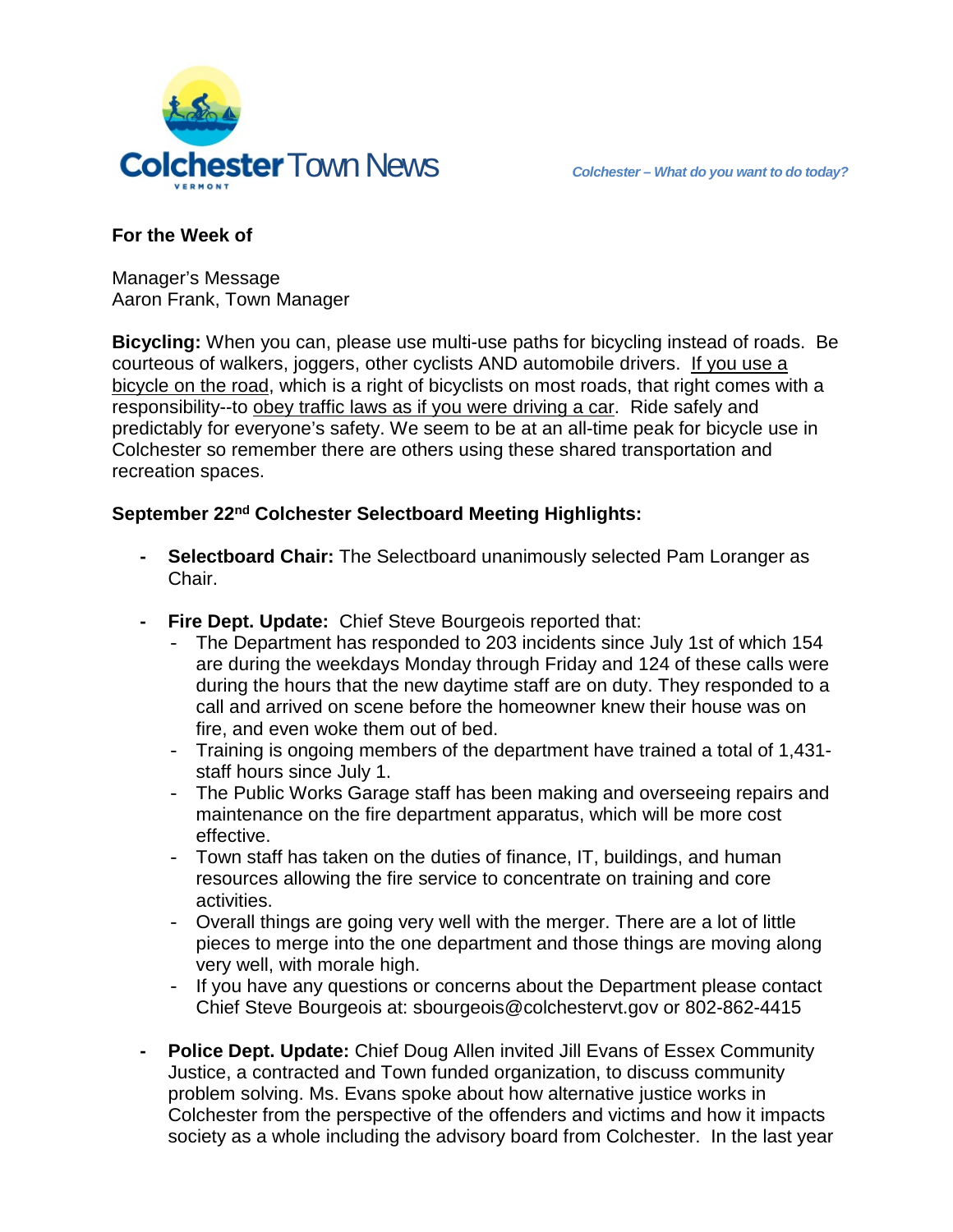

there were 55 Colchester referrals to community justice in Colchester. Ms. Evans spoke of the value of the offenders discussing the effect their actions had on the victim and the community. There are about fourteen volunteers from Colchester who engage in this process on an ongoing basis. Ms. Evans spoke of the Circles of Support and Accountability for people who are released to help them successfully re-enter society. Chief Allen spoke of how the CPD's goals to reduce crime in the community and change behaviors were supported by Restorative Justice by their efforts to successfully meet these goals**.**

**- FY 2022 – Budget** – **Initial Selectboard Input:** The Town takes a conservative approach to budgeting, first reducing expenses, then using non-tax revenues and service fees, and using property taxes as the last dollar in. We take a business approach to providing public services: aggressively bidding out contracts (our health insurance costs are going up only 4.18% this year) and assertively going after federal and state grants. Colchester continues to offer a high level of services yet maintains the third lowest tax rate per resident in inner Chittenden County.

Three new areas to consider this coming budget year:

- Weekday daytime fire protection services of \$207,000 a year.
- Contingency for a loan to cover State Education Taxes that the Town is required pay to regardless of whether we collect the taxes, with interest cost of \$37,000 assuming a rate of 2% and 5% of unpaid education taxes at \$37M
- Additional time for emergency management to make the position 20 hours a week at a cost of \$27,000 annually.

Selectboard Member Mulcahy suggested using savings from FY 20 to help cover the special expenses to assist in keeping the budget and tax changes in line with past years.

- **- Town Boards and Commission Appointments:** There are about 85 elected and appointed positions for various purposes in local Town (municipal) government. We thank the following appointed volunteers for their help in serving these important roles.
	- Inge Schaefer, Board of Ethics
	- Colchester Conservation Commission: Theresa Carroll and Patrick Volz,
	- Development Review Board: Angela MacDonald, Evan Fitzgerald, Zafir Bludevich, and Bert Severin, with Mickey Palmer as an alternate member
	- Planning Commission: Sarita Austin, Rebecca Arnold, and Robert Scheck, with Prinsha Neupane as the Get Engaged Youth Member
	- Library Board of Trustees: Thomas Buckley, Get Engaged Youth Member
	- Recreation Advisory Board: Dick Pecor and Jim Neary
	- Winooski Valley Park District: Susan Gilfillan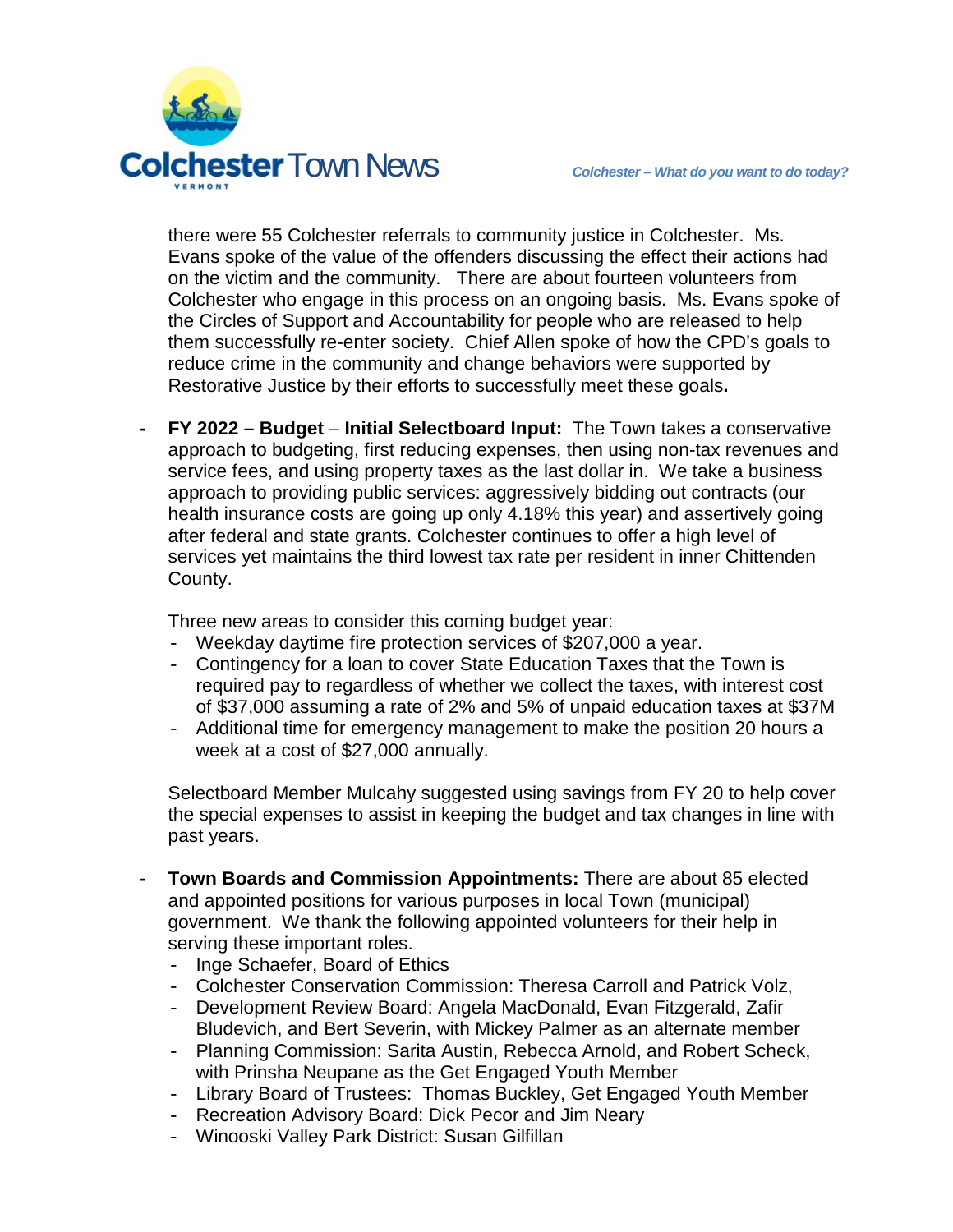

\_\_\_\_\_\_\_\_\_\_\_\_\_\_\_\_\_\_\_\_\_\_\_\_\_\_\_\_\_\_\_\_\_\_\_\_\_\_\_\_\_

- **- Interim Appointment to the Selectboard: T**he Selectboard appointed Charles Papillo to fill the vacant seat from Jeff Bartley's departure. Charlie will serve from September 23, 2020 thru Town Meeting Day, March 2, 2021.
- **- Refinance of Fire Truck:** The Board approved a proposal to refinance a fire truck saving \$42,000 over the life of the loan.

Minutes: [https://clerkshq.com/Content/Colchester-vt/council/2020/sep22\\_20td.htm](https://clerkshq.com/Content/Colchester-vt/council/2020/sep22_20td.htm)

**Rental Housing Stabilization Program:** The Vermont State Housing Authority is funding landlords on behalf of tenants in need of rental arrearage assistance due to COVID-19 to avert tenant eviction. [https://www.vsha.org/rental-housing-stabilization](https://www.vsha.org/rental-housing-stabilization-program/)[program/](https://www.vsha.org/rental-housing-stabilization-program/)

**Emergency Mortgage Assistance:** The State of Vermont received money to help people pay mortgage payments they have missed due to COVID-19. Funding is limited and applications will be accepted until funding expires. Eligibility requirements include: Homeowners living in Vermont as their primary residence; Mortgage entered before March 1, 2020 (home-equity loans and reverse mortgage are NOT eligible); Two or more missed payments due to a COVID-19; and Income for all borrowers for the previous 90 days does not exceed \$24,000. https://www.vhfa.org/map/

Dr. Fauci cautions that a Covid-19 vaccine won't eliminate the need for masks and public health measures: [https://www.cnn.com/2020/09/24/health/us-coronavirus](https://www.cnn.com/2020/09/24/health/us-coronavirus-thursday/index.html)[thursday/index.html](https://www.cnn.com/2020/09/24/health/us-coronavirus-thursday/index.html)

**Cases in Colchester: 65 as of 9/23/2020.** This did not change since last week. This is total known cases, not current cases.

[https://www.healthvermont.gov/response/coronavirus-covid-19/current-activity](https://www.healthvermont.gov/response/coronavirus-covid-19/current-activity-vermont#town)[vermont#town](https://www.healthvermont.gov/response/coronavirus-covid-19/current-activity-vermont#town)

**\_\_\_\_\_\_\_\_\_\_\_\_\_\_\_\_\_\_\_\_\_\_\_\_\_\_\_\_\_\_\_\_\_\_\_\_\_\_\_\_\_\_\_\_\_\_**

Colchester Rescue Chief Scott Crady

- We answered 157 emergency medical calls in the last 30 days, compared to 150 calls last year at this time.
- Thanks to all the members here at Colchester Rescue, both our volunteers and career staff. They have all done such a wonderful job working through these difficult times and have continued to provide the community with quality, professional service throughout this pandemic. It is not easy to be dressed in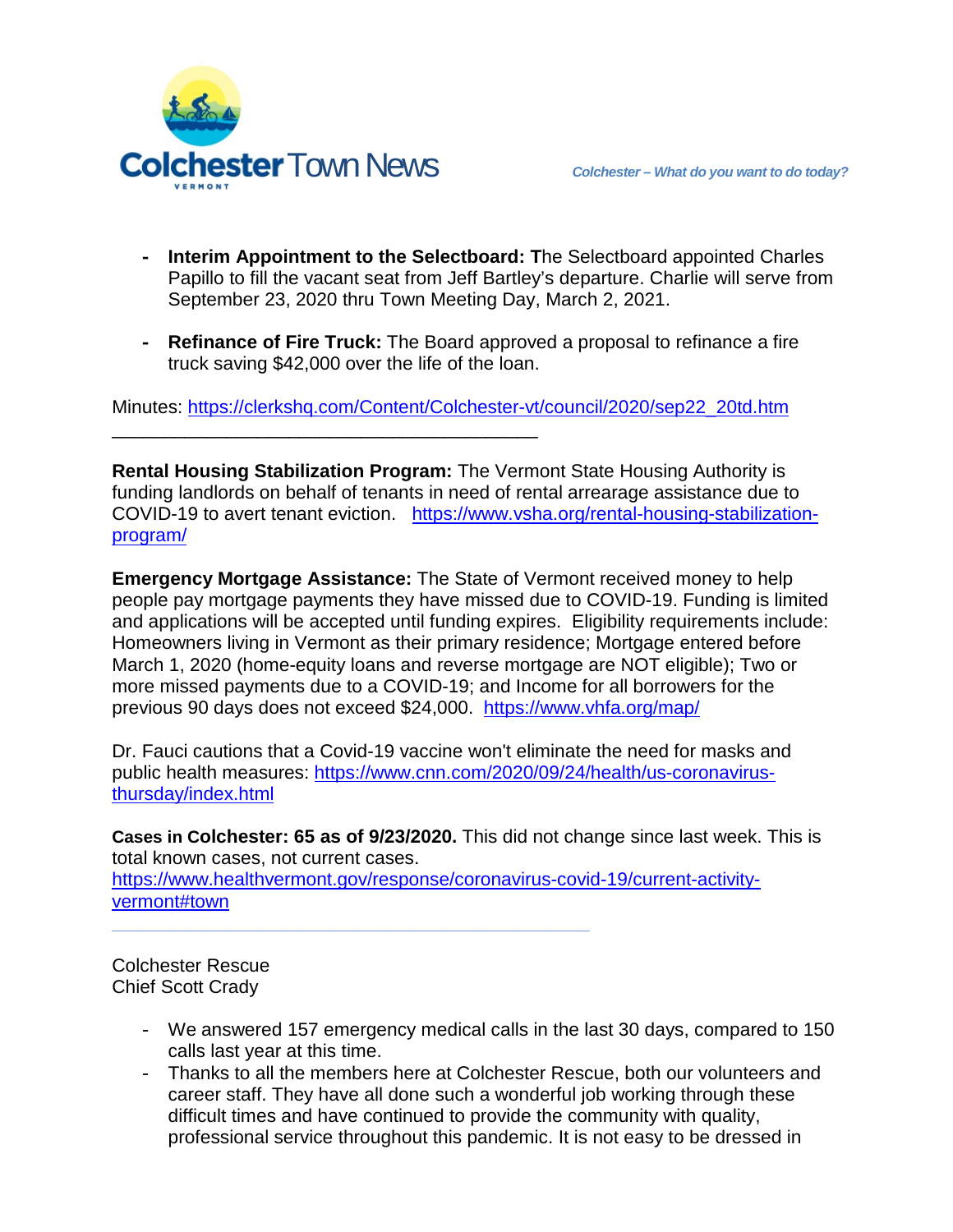

Personal Protective Equipment that at times feels like it is restricting your breathing and to communicate with patients and each other through masks and eye protection that fogs up, making it difficult to see. They continue to perform this way on call after call and keep coming back shift after shift without complaint. Working alongside EMS providers such as these is what makes me so proud to be a part of Colchester Rescue.

Colchester Rescue:<http://colchestervt.gov/rescue/index.shtml> or call (802) 264-5990.

**\_\_\_\_\_\_\_\_\_\_\_\_\_\_\_\_\_\_\_\_\_\_\_\_\_\_\_\_\_\_\_\_\_\_\_\_\_\_\_\_\_\_\_\_\_\_**

### Planning & Zoning Sarah Hadd, Director

- The Colchester Planning and Zoning Department would like to remind the community that seasonal camps must be vacated by November 1st. There is a process to convert to year-round occupancy. Contact our department for details.
- The Colchester Planning Commission will meet next online via Zoom on October 6th at 7 pm to consider the Capital Plan.
- A reminder on signs! Per State law, 10 VSA Section 494, "signs to be maintained for not more than two weeks announcing an auction, or a campaign, drive, or event of a civic, philanthropic, or religious organization" are exempt from permitting requirements. While a permit is not needed for signs that meet this definition, signs should only be placed with permission from property owners or subject to fines under 13 VSA Section 303. All signs should be kept out of the public right of way as they may be removed by the municipality or State at any time in order to ensure the safe passage of traffic, mowing operations, or other required functions. Posting on utility poles is prohibited altogether and subject to fines. These same rules apply to yard sales, fall registrations for sports, and other community events.
- For signs that advertise businesses and other things that are not exempted above, a sign permit must be obtained. An example is sales, for-profit events, or events that are more than two weeks out. Signs such as banners or A-frame signs require a sign permit too. A temporary sign permit can be obtained online at [www.tinyurl.com/colchestersigns](http://www.tinyurl.com/colchestersigns)
- Please submit permit applications online via [www.tinyurl.com/ColchesterApply](http://www.tinyurl.com/ColchesterApply)

Visit<http://colchestervt.gov/planningz> or call (802) 264-5600.

**\_\_\_\_\_\_\_\_\_\_\_\_\_\_\_\_\_\_\_\_\_\_\_\_\_\_\_\_\_\_\_\_\_\_\_\_\_\_\_\_\_\_\_\_\_\_**